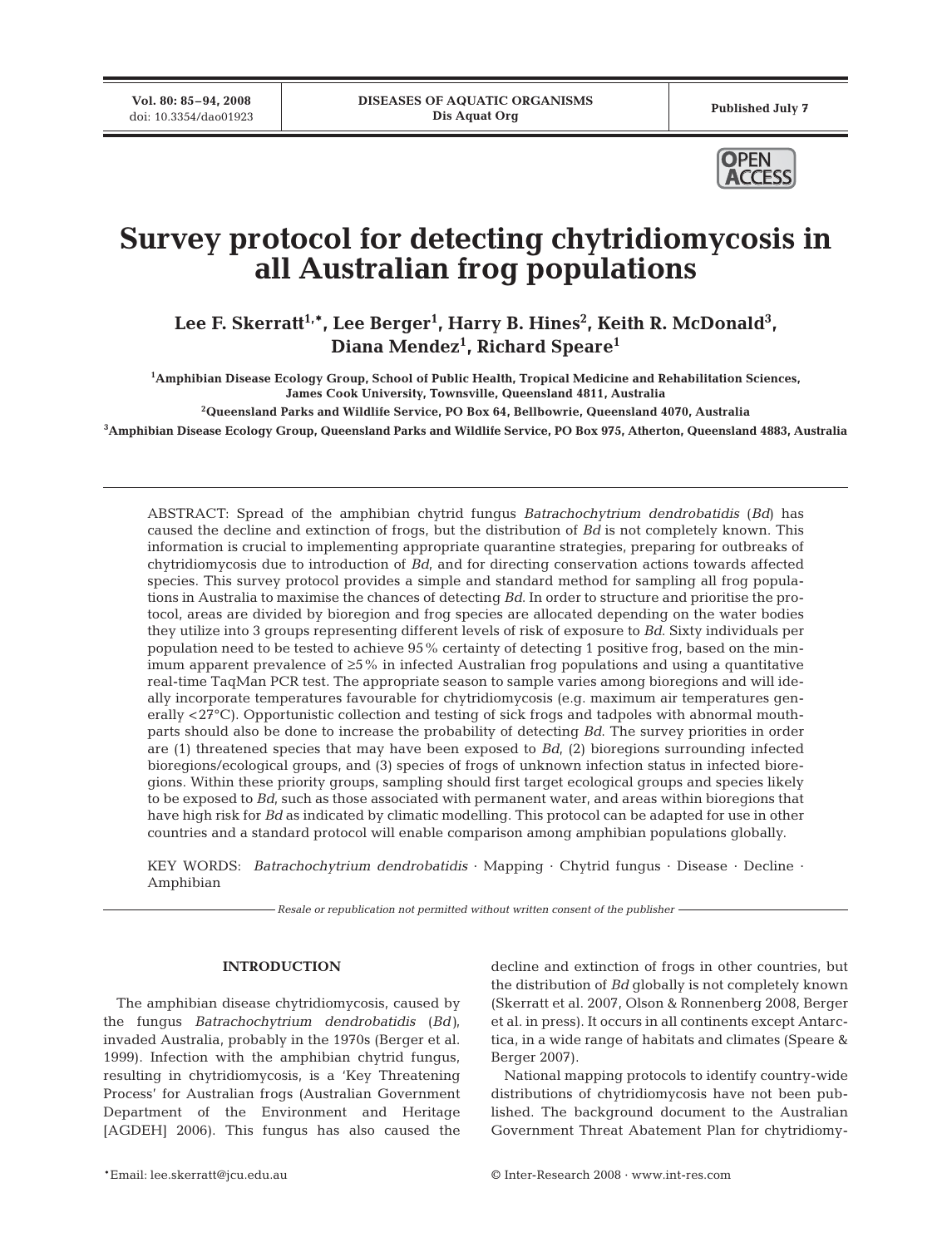cosis discusses the issues involved (AGDEH 2006). Scientists have done studies on the prevalence of chytridiomycosis in populations at particular sites, but there have been no systematic studies at a state/province or national scale. Weldon et al. (2004), in their histological study of museum specimens extending back to the 19th century, demonstrated that chytridiomycosis is widespread in southern Africa. Ouellet et al. (2005) performed a similar study on museum specimens from 25 countries but with the major focus on Canadian amphibians. However, both studies were opportunistic and not designed as systematic national surveys. Garner et al. (2005) used PCR to map *Bd* in 13 European countries and reported results only as prevalence by country.

Patchy data on the distribution of *Bd* in Australia exists from opportunistic collection of sick or dead frogs (Berger et al. 2004) and surveys of healthy frogs from restricted locations including examination of archived specimens (McDonald et al. 2005, Speare et al. 2005, Kriger et al. 2007). The fungus has been found on 46 species from 3 families (Hylidae, Myobatrachidae and Bufonidae) in Australia (AGDEH 2006). It has also been reported in 1 individual of *Cophixalus ornatus* (belonging to the family Microhylidae) (Kriger & Hero 2006). However, this result needs to be interpreted with caution, as 557 microhylids, including *C*. *ornatus*, from the areas surrounding the positive record have tested negative for *Bd* by either quantitative real-time PCR (qPCR) or histology (K. Hauselberger & D. Mendez et al. unpubl. data). Chytridiomycosis is known to occur in eastern Australia from Tasmania north to Cooktown (occurring mainly on or between the Great Dividing Range and the coast), around Adelaide in South Australia, and in southwest Western Australia (Berger et al. 2004, Speare et al. 2005). *Bd* has been found in most areas in Australia where it is predicted to occur based on modelling the climatic variables that described the known distribution of *Bd* in Australia in 2003 (Retallick 2003). Although this model may reflect some collection biases, recent surveys have detected *Bd* in areas where the model predicted a high likelihood of occurrence, such as Tasmania, and have failed to detect it in hot or dry areas where it is unlikely to occur, such as the Northern Territory, Cape York Peninsula, inland arid areas of Queensland, and northwest Western Australia (Speare et al. 2005). Ron (2005) produced a model that is valuable in predicting climatic suitability for *Bd* at a larger spatial scale. The known biology of *Bd* suggests that high temperatures and lack of permanent water bodies are likely to limit its distribution (Johnson et al. 2003, Berger et al. 2004, Piotrowski et al. 2004, Kriger & Hero 2007a, Kriger et al. 2007). More detailed mapping is important as it will identify the exact limits of

the distribution of *Bd*, taking the guesswork out of management decisions on quarantine and management of frogs that have been translocated and helping to direct conservation actions towards populations that are most likely to be affected by chytridiomycosis. This data will also improve the accuracy of a model of the biogeographic requirements for *Bd* and help identify naïve populations that would be at risk if *Bd* was introduced.

The aim of this survey protocol is to provide a simple and standard method for sampling all wild frog populations in Australia for infection with *Bd*. It also provides priorities for surveillance and justification for extrapolation of results to minimise the number of populations that need to be surveyed. To systematically survey all frog populations throughout Australia is a major task logistically, due to the large land area, the diversity of environments and the large number of amphibian species. Therefore, there is a need to simplify and prioritise the task by splitting the continent into areas and allocating species of frogs into groups that reflect the risk of exposure to *Bd*. This will result in more manageable units (both area- and species-wise) to survey initially and enable prioritisation of units to survey. The number of areas and species that need to be surveyed could be reduced if results from comparable areas and species were extrapolated. For example, if species that are susceptible and likely to be exposed to *Bd* are negative then it is likely that other species in the same area are also negative. We discuss these issues and how to prioritise the work, the number of frogs that need to be sampled, the time of year to sample, the life-stage to sample, the sampling strategy to employ, the logistics of sampling, and which diagnostic test should be used. We designed the survey protocol so that it could be used by professional and amateur herpetologists and volunteers working with conservation agencies and other institutions. This protocol could be adapted for surveying amphibian populations in other countries. As the World Organisation for Animal Health moves towards implementation of disease protocols for the international movement of amphibians (OIE 2006), a standard technique that can be used to assess the chytridiomycosis-status of countries and demonstrate adequate surveillance will become essential.

#### **MATERIALS AND METHODS**

**Key aspects to consider when surveying.** *Priorities:* The task of surveying all Australian frog populations is large. For many frog species, information on the extent of their distribution patterns is unknown. Therefore, this survey protocol aims to take into account the feasi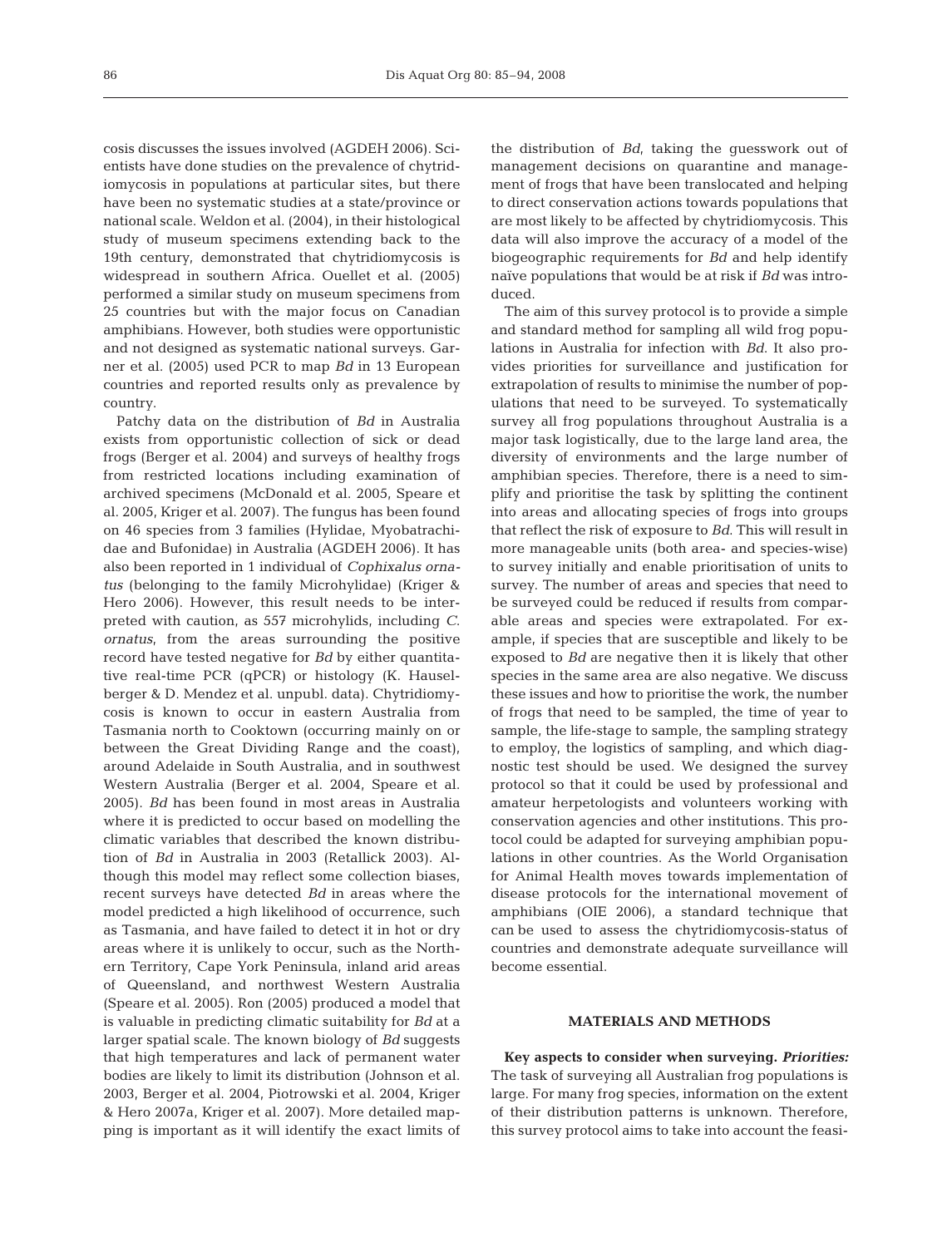bility of such an undertaking. Surveys for chytridiomycosis in threatened species/populations in infected bioregions are the initial priority for conservation management. This has mostly been done in eastern Australia and is currently underway in southern Australia. The next priority would be to sample for *Bd* in those frog populations near known infected populations, working outwards incrementally from infected populations. Therefore, unsurveyed bioregions adjacent to bioregions that have chytridiomycosis would be surveyed next. This is because *Bd* spreads naturally and chytridiomycosis has been found within coastal bioregions of Australia, which appear to be the preferred habitat and climate for *Bd*, i.e. lower maximum temperatures and higher rainfall (Berger et al. 2004). Moving inland and into hot monsoonal and arid areas, the habitat and climate for chytridiomycosis becomes less preferable; therefore it is less likely to be present. If low-probability areas surrounding infected areas are negative, then we do not recommend additional sampling of areas with similar low probabilities further inland or to the north, in order to reduce costs. This sampling strategy is stratified on the basis of risk of the occurrence of *Bd*. However, one must consider humanassisted transport of *Bd* that occurs ahead of a naturally spreading front (Laurance et al. 1996, Berger et al. 1998, Lips et al. 2006). One must also consider that there may be pockets of favourable habitat for *Bd* within inhospitable areas, where human assisted introduction could occur. Surveying ecological groups that have not been sampled previously within infected bioregions is the next highest priority to assist management. The last priority is to sample non-threatened species in infected regions that have not been sampled. This is because these species are likely to have a similar infection status to other species within the same ecological group.

Within the above priorities, surveys in eastern Australia indicate that it is important to initially survey species at high risk of chytridiomycosis. High risk species are permanent stream- and then permanent pondassociated species, especially those that have declined, in mesic environments with air temperatures <27°C for most of the year (Berger et al. 2004, Speare et al. 2005, Kriger & Hero 2007a).

Area: Australia has a land area of 7617930 km<sup>2</sup> (CIA 2007). In order to make sampling feasible, we propose using interim biogeographic regionalisation of Australia as defined by geology, climate and vegetation for our sampling scale, and to prioritise sampling based on likelihood of a region having *Bd* (Department of the Environment, Water, Heritage and the Arts 2008). For large bioregions, such as the Southern and Northern Brigalow Belts, which are 1000 km in length and cover 25% of Queensland, it may be necessary to divide the

bioregion into smaller sub-regions or areas 200 km in length, and to prioritise areas to be sampled first (Department of the Environment, Water, Heritage and the Arts 2008).

An important logistic consideration in surveying is ease of access to amphibian populations. This can be the major consideration in remote areas. Typically surveys are done close to road access.

**Species:** There are approximately 220 free-living frog species in Australia. In order to minimise costs, and target areas and species with a high probability of *Bd*, there is a need to group frog species with similar risk of exposure. Because *Bd* is a pathogen mostly associated with aquatic or high rainfall habitats and requires moisture for survival when in the environment (Johnson & Speare 2003, Johnson et al. 2003), frogs have been grouped according to the type of water body they typically utilize, which is usually dependent on their breeding strategy. We define 3 ecological groups: (1) permanent water group, aquatic frogs and those that breed in permanent (lentic or lotic) water bodies (e.g. *Litoria wilcoxii, L. rheocola*, *L. peronii, L. fallax, Limnodynastes peronii, Rheobatrachus* spp.); (2) ephemeral water group, frogs that breed in temporary lentic water bodies (e.g. *Litoria caerulea, L. gracilenta*, most *Uperoleia* spp, *Cyclorana* spp.); and (3) terrestrial group, frogs that are not associated with water bodies, such as those with intracapsular or direct development (e.g. *Assa darlingtoni* and the microhylids, such as *Cophixalus ornatus*) (Tyler 1994, Cogger 2000). Some frog species typically breed in both permanent and ephemeral water bodies (e.g. *Litoria rubella* and *L*. *inermis*). If sampling these species, the type of water body that they are associated with should be recorded. Frog species associated with permanent water should be targeted initially, as these have been shown to be infected regularly with *Bd*, followed by ephemeral water and terrestrial frogs (Berger et al. 2004, Speare et al. 2005, Kriger & Hero 2007a).

For each bioregion, at least 2 species from each ecological group should be selected, and the required number of individuals from each species throughout the bioregion should be sampled  $(n = 60, \text{ see } 'Sample$ size'). Although a plan is useful, we recommend that surveyors be prepared to collect samples from species that are readily detectable and in sufficient numbers while in the field rather than to predetermine targeted species, especially for the ephemeral water group in more xeric habitats. This recommendation is made to maximise outcomes for survey effort because the majority of time and cost associated with the field component of surveys in Australia is expended on travelling to and from the survey site. In many regions of Australia there may only be 1 ecological group present.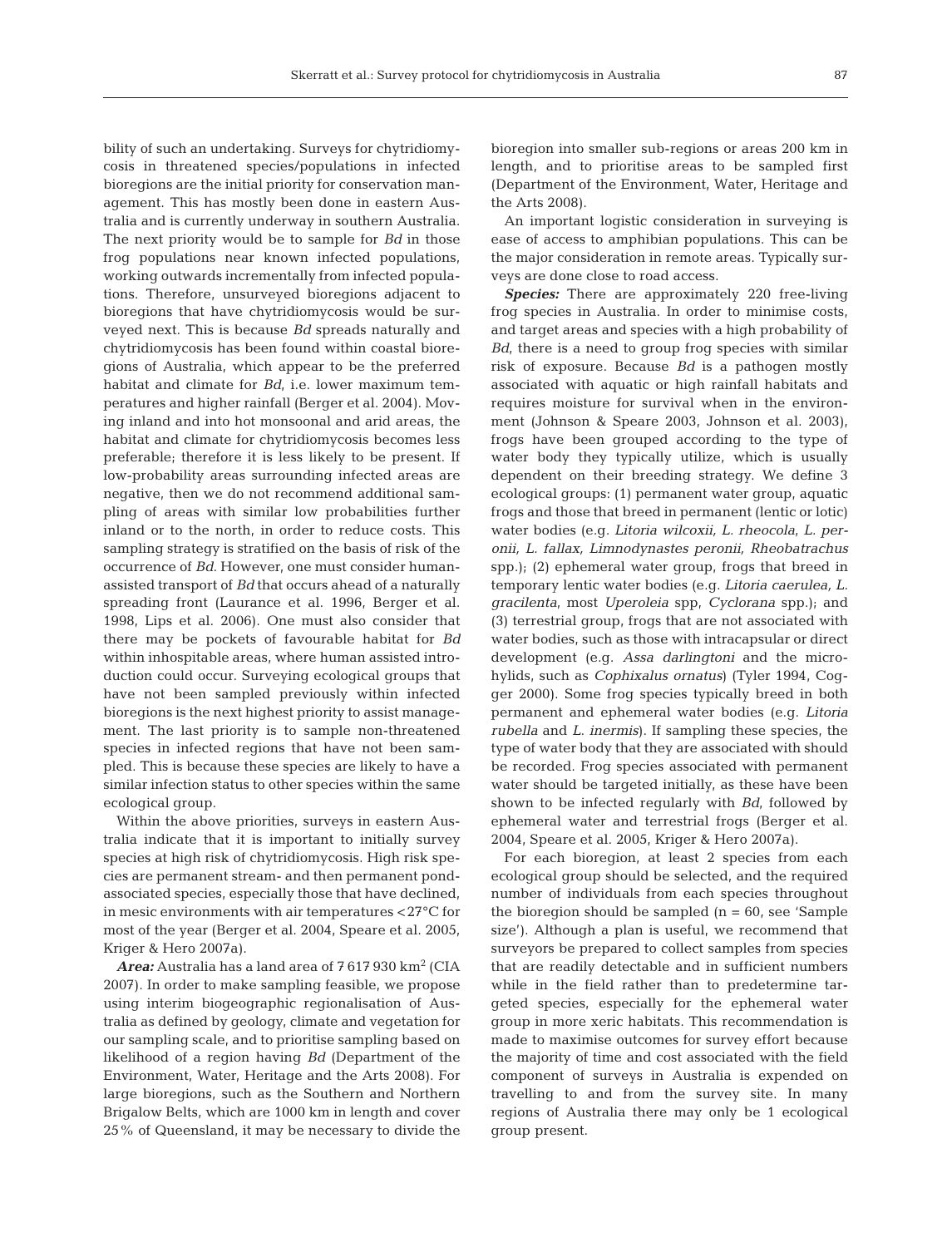If insufficient animals are found then individuals from both or more species from the same group may be pooled. However, it is better to exclude negative samples from 1 or 2 individuals from a species, as they complicate the data without providing much information.

It is better to use the same species where possible throughout the distribution of the ecological group in all bioregions for consistency, targeting the 46 species currently known to be susceptible to infection with *Bd* (Speare & Berger 2007). One must be sure that the species targeted are not resistant to infection with *Bd*. For many species of amphibians, population, metapopulation or ecologically significant unit data are not available. For this survey, the population will be defined by the distribution of the species within a bioregion (see Cogger 2000 for a summary of indicative distributions of species and McDonald 2002 for comments).

*Life stage:* Knowledge of whether results from 1 life stage (e.g. tadpoles) can be extrapolated to another (e.g. adults) is needed for different species. Surveying tadpoles may be more sensitive than surveying frogs since in some species, the prevalence of *Bd* in tadpoles is higher than the prevalence in frogs; e.g. *Mixophyes* spp. in southeastern and northeastern Queensland, and *Litoria ewingii* in Tasmania (Berger et al. 1999, Woodhams & Alford 2005, Obendorf & Dalton 2006, Symonds et al. 2007, S. Cashins pers. comm.). Tadpoles may be a more convenient life stage to sample because they can be collected at any time of the day, unlike nocturnal adults, and they are present in water bodies for extended periods after breeding events when adults may be absent. Identification to species may not be possible, as many tadpoles remain undescribed. Only 1 reference identification book has been published, which is for tadpoles in southeastern Australia, with the remainder of descriptions scattered in the literature (Anstis 2002). Data on the relationship between prevalence of infection in tadpoles compared with frogs is required from a range of species with different breeding strategies, duration of tadpole stage and habitat types. Length of tadpole stage appears to be important, as higher prevalences have been observed in older tadpoles (Symonds et al. 2007). In some species in open forest and grasslands, such as *Limnodynastes* spp. and *Litoria rubella*, the tadpole stage may only last between 2 and 3 wk and infection may not progress sufficiently within that time to be readily detectable (Rachowicz & Vredenburg 2004). Water temperatures in ephemeral pools in monsoon and arid Australia may reach above 40°C (Tyler 1994), which would prevent infection with *Bd*. Tadpoles that over-winter may be more likely to be infected, as they may be exposed to water bodies contaminated with *Bd* for longer and at times when temperatures favour *Bd* (Symonds et al. 2007).

Therefore, we suggest swabbing tadpoles, as well as frogs, when possible. Where results from tadpoles can be confidently extrapolated to adults, then only tadpoles need to be tested if they are the easier life stage to sample. Testing tadpoles with grossly abnormal mouthparts is a higher priority, as this may increase the chance of obtaining positive results (Fellers et al. 2001, Rachowicz & Vredenburg 2004, Obendorf & Dalton 2006, Symonds et al. 2007). However, the association between mouthpart abnormalities in tadpoles and infection with *Bd* may not occur in all species (Felger et al. 2007, Padgett-Flohr & Goble 2007). In addition, abnormalities may occur for other reasons, such as low temperatures (Rachowicz & Vredenburg 2004).

*Sample size:* The necessary sample size is dependent on the minimum prevalence expected if the population were infected. The expected apparent prevalence of chytridiomycosis depends on the sensitivity of the diagnostic test. Using the TaqMan qPCR test (Boyle et al. 2004) the minimum apparent prevalence of *Bd* in infected Australian amphibian populations is ≥5% when conditions are optimal, such as when environmental maximum air temperatures are <27°C (Speare et al. 2005, Kriger & Hero 2007b, L. Skerratt et al. unpubl. data). This expected minimum apparent prevalence takes into account the sensitivity of the qPCR test, which in wild frogs in northern Queensland is approximately 75% (L. Skerratt et al. unpubl. data). Therefore one needs to randomly sample 59 individuals (round up to 60) to be 95% certain of detecting 1 positive frog when the apparent prevalence is  $\geq 5\%$ and when using a qPCR test with perfect specificity (the accuracy of the diagnostic qPCR test needs to validated in the diagnostic laboratory undertaking the testing before one can assume the above sensitivity and specificity) (DiGiacomo & Koepsell 1986). A close approximation to the number of individuals that need to be tested to be 95% certain of detecting at least 1 positive frog is  $n = 3/p$  where *p* is the prevalence expressed as a proportion (Hanley & Lippman-Hand 1983).

Unfortunately, the qPCR test has not always been 100% specific in James Cook University's laboratory (L. Skerratt et al. unpubl. data). The reasons for this are speculative but appear to be most likely due to contamination either in the field or the laboratory (Rowley et al. 2007, L. Skerratt et al. unpubl. data). The risk of contamination can be reduced by good field hygiene protocols and laboratory methods. Where the qPCR test is less than 100% specific, a population should be regarded as positive if a qPCR result has been confirmed by a consistently high specific test, such as immunoperoxidase staining of a histological section (Berger et al. 2002, Hyatt et al. 2007). This was recently undertaken in Indonesia, where tadpoles with abnor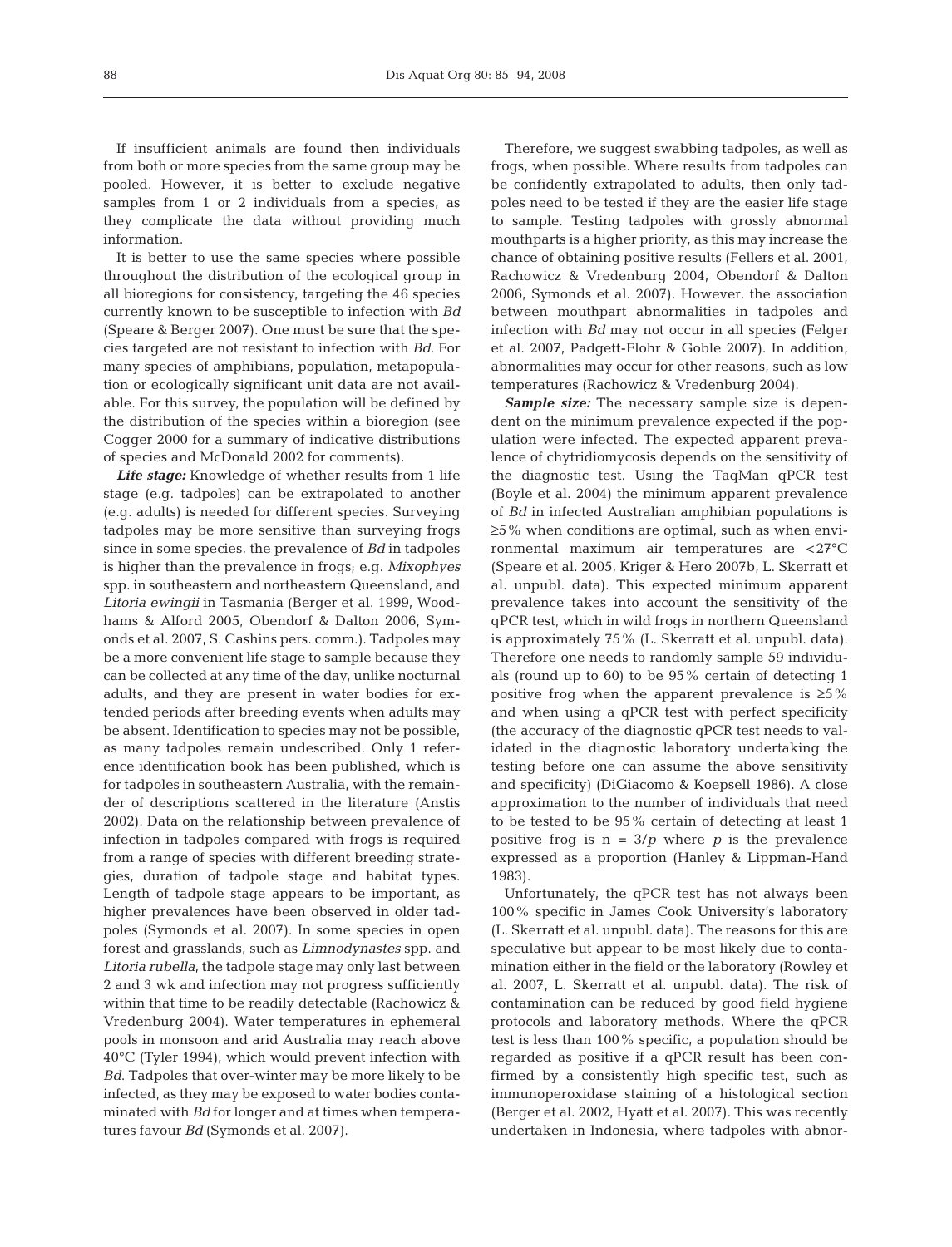mal mouthparts were collected and preserved for histological testing during a swabbing survey of frogs and tadpoles (M. Kusrini et al. unpubl. data). Alternatively in this situation, probability methods can be used to determine the threshold number of positive test results that must be obtained from the number sampled before the disease is regarded as being present. This method relies on knowing the sensitivity and specificity of the test, the minimum expected true prevalence (minimum apparent prevalence is 5% in Australia), the probability of detecting disease at the minimum true prevalence (we suggest 95% to be reasonably confident in declaring a population free from disease), the probability of incorrectly concluding that disease is present when it is absent (we suggest 5% to reduce the likelihood of falsely declaring populations to be positive) and the population size (which one can assume is generally very large) (Thrusfield 2005). These are standard epidemiological methods used to prove freedom from disease (Cameron 1999). Even with a sensitivity and specificity both equal to 98%, one would need to sample approximately 191 individuals and have 8 positives before declaring the population to have *Bd*, given a minimum true prevalence of 5%. Minimum true prevalence is in fact higher than this in infected Australian frogs given that minimum apparent prevalence is 5% and test sensitivity is approximately 75%, and that specificity can vary between 94 and 100% at James Cook University's laboratory and appears to be mostly dependent on field and laboratory procedures (L. Skerratt et al. unpubl. data). Using these probability methods will reduce the likelihood of false positives affecting the assessment of *Bd* distribution. It also highlights the importance of determining the sensitivity and specificity of the laboratory's qPCR test and the need for quality control of field hygiene methods and the diagnostic test to ensure 100% specificity of the testing procedure (see 'Diagnostic tests' section for further comments).

If a population is positive for chytridiomycosis, one may stop testing from that population (there is no need to test the remaining samples) and sympatric populations belonging to that same ecological group in the bioregion (they are also likely to be infected unless they are innately resistant).

We acknowledge that sampling is not random and that the nature of the spatial distribution of chytridiomycosis in frog populations is unknown. However, if we assume that *Bd* spreads throughout a population rather than forming discrete clusters of infection and we sample systematically throughout most of the distribution of a population, then the certainty of detecting at least 1 positive frog will closely approximate 95%.

*Surveying strategy:* The spacing of sampling within populations will vary depending on distribution and accessibility of the population within the bioregion, and the size of the bioregion. It is important to sample as widely as possible for each population of interest within the bioregion. This should result in sampling from heterogeneous areas and provide a non-biased sample of the population. For example, if the population is spread over 100 km within the bioregion, then the aim should be to collect periodically over the 100 km, i.e. collect 15 individuals every 25 km rather than collecting all tadpoles or frogs from the same location. We recommend sampling no more than 15 individuals of a species at a location, hence a minimum of 4 locations per population. Populations from different ecological groups may overlap; therefore, it will be possible to sample more than one ecological group concurrently.

Active males will be more readily observed and captured. There was no evidence of a difference in prevalence between males and females in *Taudactylus eungellensis* and *Litoria jungguy*/*wilcoxii* (n = 71) (Retallick et al. 2004). In southeastern Queensland, Kriger & Hero (2006) found male *Litoria wilcoxii* had a higher prevalence, while in northern Queensland, females and juveniles of *L. rheocola*, *L. genimaculata* and *L. nannotis* may have a higher prevalence (L. Skerratt et al. unpubl. data). As with many infectious diseases, the epidemiology of chytridiomycosis will vary with environment and host species.

It is important to test all sick frogs seen, as a previous study found that >50% had chytridiomycosis (Berger et al. 2004). It is also recommended that any ill or recently dead frogs be retained as whole specimens for necropsy, with a toe clip stored in 70% ethanol and/or a swab taken for PCR and the body fixed in 10% buffered neutral formalin or frozen at –20°C. Performing complete pathological examinations on all dead frogs is essential to detect diseases other than chytridiomycosis and to determine the cause of death.

Using this strategy the number of samples for Australia could be relatively small, given that the current predicted distribution of *Bd* in Australia is similar to the current known distribution (Retallick 2003, Speare et al. 2005). Further sampling is probably only required to confirm this. For example, if areas with low probability of having *Bd* continually test negative, then the current predictive model of the distribution of *Bd* is correct and only a proportion of these areas will need to be tested. In addition, for populations in infected regions the number of samples requiring testing will be greatly reduced if the prevalence of chytridiomycosis is high using the qPCR test (as testing will stop once there are positive samples) and if some groups are absent from bioregions. The number of samples will increase if several species within an ecological group within a bioregion need to be sampled, i.e. if the distribution of an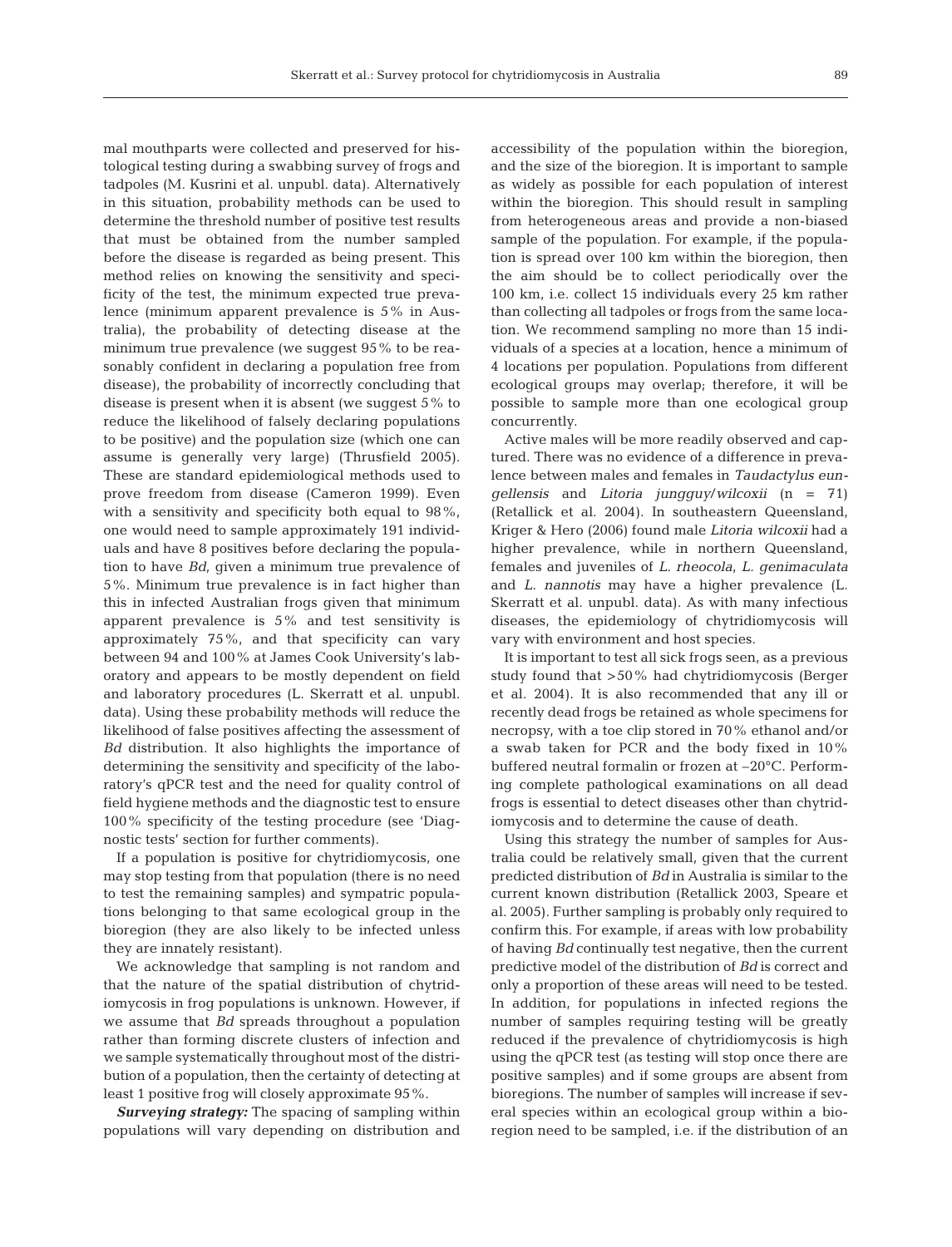ecological group within the bioregion is determined by several species due to the heterogeneity of the bioregion. The number will also increase as the accuracy of the chosen diagnostic test decreases.

*Season:* The appropriate season to sample frogs will vary throughout Australia and with habitat, elevation and frog species. Successful collection of the desired number of samples will depend on when frogs are detectable, such as after rainfall events or when temperatures are warmest; however, this may not be the optimal time for chytridiomycosis. Temperatures ≥27°C are known to be unfavourable for detecting chytridiomycosis (Longcore et al. 1999, Berger 2001, Woodhams et al. 2003, Berger et al. 2004, Piotrowski et al. 2004, McDonald et al. 2005, Kriger & Hero 2007b). Deaths from chytridiomycosis have occurred experimentally from 27°C down to 12°C (Berger et al. 2004, Carey et al. 2006). This means, for example, that sampling in southern Queensland should be conducted in spring, when temperatures are similar to those favourable for chytridiomycosis and frogs are most detectable. However, rainfall is still required to activate some frogs during this time, e.g. *Litoria chloris*, *L. dentata* and burrowing frogs. In contrast, sampling in the monsoonal dry tropics of Australia must occur in summer, when ephemeral breeders are detectable. This type of sampling depends on rainfall events and accessibility to these inundated areas. Temperatures at these times may be suboptimal for detecting chytridiomycosis.

*Diagnostic tests:* The ideal diagnostic method for this survey is swabbing frogs for the qPCR test (Boyle et al. 2004, Hyatt et al. 2007), which is more sensitive than histology (Boyle et al. 2004, Kriger et al. 2006b, Hyatt et al. 2007, L. Skerratt et al. unpubl. data). However, false positives may occur when using qPCR tests if stringent hygiene protocols are not followed in the field or the laboratory undertaking the testing does not have adequate quality control to prevent contamination. A poor pipetting technique or procedure appears likely to lead to contamination (S. Garland et al. unpubl. data). Unless a field worker and laboratory can demonstrate that their testing is 100% specific, they must attempt to confirm positive results by another test where possible, especially when the result is very important. The disadvantage of other diagnostic tests like histology on toe clips, which are generally 100% specific, is that they may have low sensitivity—25%, compared with qPCR at around 75% on frogs in the Wet Tropics of northern Queensland (Hyatt et al. 2007, L. Skerratt et al. unpubl. data). Alternatively, one must rely on probability methods and weigh up the cost of a potential false positive. Other diagnostic tests, such as alternative PCR tests, histology, immunostaining and examination of skin scrapings, can be useful for diagnosis in different situations and may be more economical in certain situations (Berger et al. in press).

Studies indicate that the qPCR test appears to have 100% analytical specificity for *Bd* (Boyle et al. 2004, Hyatt et al. 2007). However, it is important to intermittently test this to make sure positive tests are actually due to *Bd* detection. This will require sequencing of the PCR product. Contamination of samples with *Bd* is the most likely cause of false positives and could occur during field collection or during laboratory testing. Adherence to hygiene protocols in the field, such as wearing new gloves/bags for each frog, will reduce contamination during collection (Speare et al. 2005). In the laboratory, negative controls will detect any systematic contamination, although they may not indicate whether infrequent contamination is occurring. The PCR test can be run in triplicate for each sample and all 3 tests must be positive before the swab is regarded as definitively positive if one wants to ensure high specificity. Whilst 1 or 2 of the 3 tests being positive may be an accurate result due to low levels of DNA in the sample or high levels of inhibition, it is more likely to be due to contamination than if all 3 wells were positive (L. Skerratt et al. unpubl. data). The animal should preferably be resampled or the test repeated if contamination of the sample can be ruled out (Hyatt et al. 2007). This will reduce the likelihood of infrequent contamination during the testing procedure leading to false positives (Boyle et al. 2004, Hyatt et al. 2007). In ecological studies these false positives may not warrant consideration if they occur at a low rate. One must also consider false negatives due to inhibition of the PCR by dirt on swabs or possibly secretions from frog skin (A. Hyatt pers. comm., L. Skerratt et al. unpubl. data). As an additional safeguard against false negatives, Hyatt et al. (2007) used an internal positive control of nucleic acid from a plasmid not known to occur in nature to detect inhibition of the PCR reaction. Data on the probability of inhibition of PCR when testing wild populations has not been published.

Batch testing would reduce costs. Preliminary trials indicate that up to 5 swabs from separate individuals may be combined, but there is loss of sensitivity when the amount of *Bd* in samples is low using the methods of Hyatt et al. (Hyatt et al. 2007, L. Skerratt et al. unpubl. data). In addition, a singlicate assay could be used as a screening test with the triplicate assay used in series to confirm any positives, which would reduce costs. Kriger et al. (2006a), in a theoretical analysis, had no significant loss in sensitivity in their survey of frogs in southeast Queensland. When testing in batches and there is a positive batch, individual samples could be tested to ensure at least 1 sample tests positive. To do this, each sample needs to be extracted separately and aliquots pooled for testing.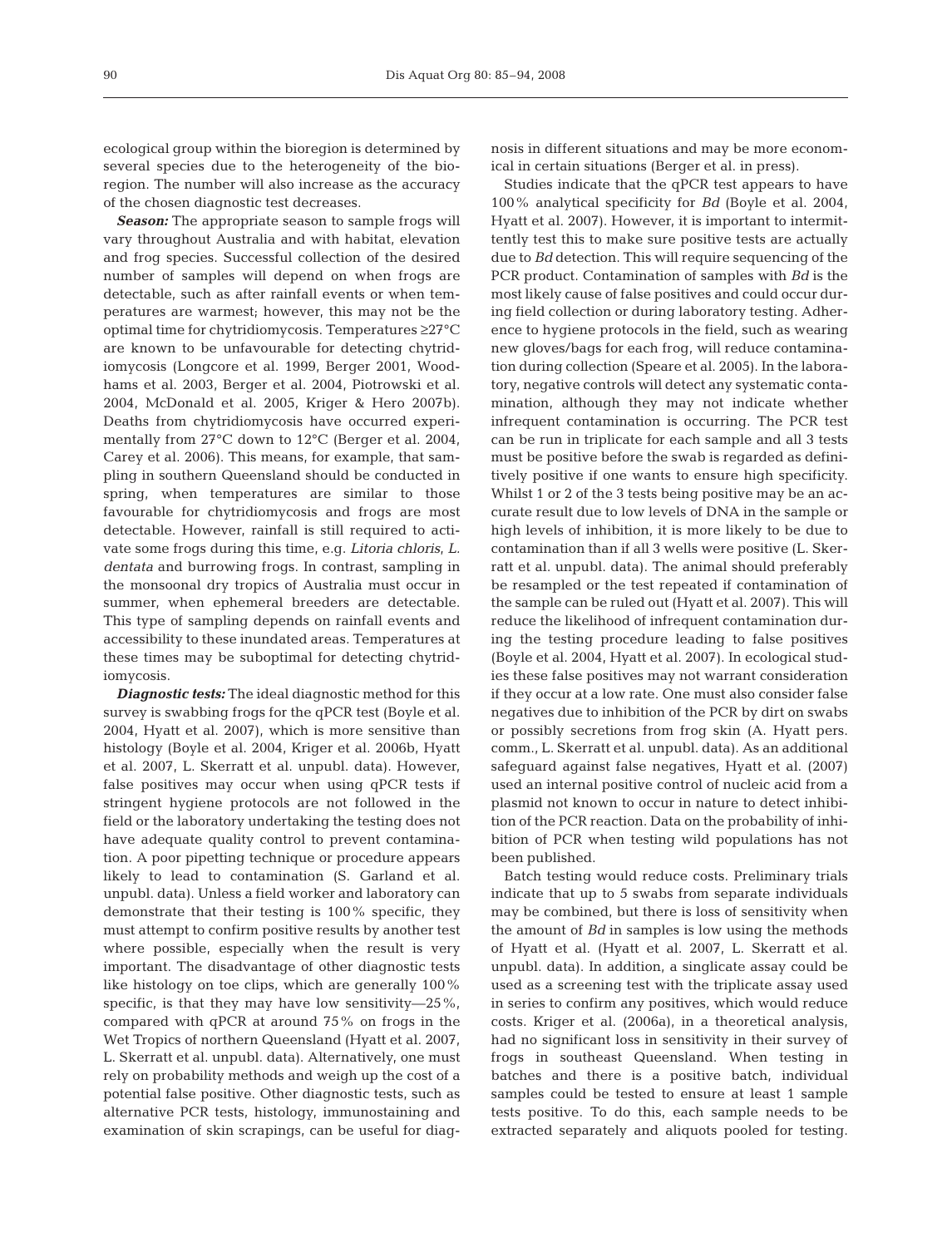This may reduce the likelihood of contamination biasing results.

Storing swabs at 23°C in the laboratory for at least 6 mo does not reduce sensitivity (Hyatt et al. 2007). However, temperatures higher than this may reduce the amount of DNA detected (Van Sluys et al. 2008). We recommend a prudent approach of storing swabs at 4°C or lower when possible, such as in a cooler on ice. If tests can not be done within 6 mo, freezing swabs is recommended. There is no loss of sensitivity of frozen swabs stored at <–20°C for 1 yr (Kriger et al. 2006b).

Most researchers in Australia use a specific swab for the qPCR (Medical Wire and Equipment, UK MW 100- 100) (Hyatt et al. 2007). To allow comparison across surveys using this swab and the qPCR test, a standard swabbing method has been proposed. Although swabbing methods have not been compared, a standard swabbing technique has been accepted that focuses on skin surfaces that have the most frequent and intense infections: ventral surfaces of the abdomen, thighs, and hands and feet are swabbed twice (i.e. 2 strokes of the swab) for surveying frog populations (Husbandry & Hygiene Conference, 10-14 Dec 2004, Amphibian Research Centre, Werribee; Berger et al. 2005, Puschendorf & Bolaños 2006). A standard method for swabbing mouth parts of tadpoles has not been suggested to date and may not be practical because of the diversity in mouthpart morphology, although methods could be standardised by type of mouthparts i.e. suctorial versus filter feeding (S. Cashins, pers. comm.). For sampling tadpole mouthparts 2 techniques have been described: (1) destructive sampling with excision of the mouthpart (Obendorf 2005, Knapp & Morgan 2006, Obendorf & Dalton 2006) and (2) non-destructive sampling by touching the tip of the swab against the tadpole mouthpart (Obendorf & Dalton 2006) or by using wooden toothpicks (Retallick et al. 2006).

*Other outcomes of the survey:* The survey may result in additional information on habitat preferences, prevalence and seasonal occurrence of chytridiomycosis. However, these issues are more complex than mapping, requiring greater sample sizes, so precise data will not be obtained.

**Survey protocol methodology.** The researcher should conduct a survey for *Bd* as follows:

(1) Choose bioregions to sample initially based on priorities of threatened species, regions next to infected regions, ecological groups not sampled, and species not sampled in infected bioregions

(2) Determine which ecological groups and species are present within the bioregion

(3) Determine the distribution of species within the ecological groups present

(4) Choose species (at least 2), from each of the 3 ecological groups, to be sampled throughout the distribution of the ecological group within the bioregion (choose species that are easy to find, widely distributed and are likely to be infected with *Bd)*

(5) Select a time of year to sample those species based on maximising the likelihood of detecting both frogs and *Bd*. It may be necessary to wait for rain for ephemeral water species

(6) Determine accessibility to the distribution of those species within the bioregion

(7) Sample systematically throughout accessible parts of the distribution for each species to be sampled within the bioregion. It may be necessary to divide the distribution of species within a bioregion into smaller areas if the bioregion is large and to prioritise sampling of areas based on likelihood of *Bd* infection. The recommended minimum area within a bioregion to be surveyed is 20% of accessible distribution of targeted species. Accessible areas may vary throughout the year, for example, access is lower in the peak of the monsoonal wet, when species are active, compared with the early and late monsoon

(8) Initially sample groups likely to be infected, such as permanent water species, followed by ephemeral water species if present

(9) Collect samples from at least 60 individual frogs from each species sampled. More frogs will need to be sampled from parts of the distribution where they are more abundant in order to ensure sampling fractions are consistent and that the sample is representative of the population

(10) Sample the mouthparts of 60 tadpoles from each species concurrently when sampling frogs, if possible, if the likelihood of infection of tadpoles is unknown. Alternatively, if likelihood of infection of tadpoles is known then they may be sampled instead of frogs if they are more convenient to sample and their infection status can be extrapolated to adults

(11) Take a GPS reading at each collection point. A collection point is defined by a 1 km radius, and a maximum of 15 individuals should be collected from each collection point. Space collection points evenly throughout the bioregion to be surveyed for target species. This may not be possible if the species and preferred habitat is not distributed evenly across the landscape and environmental conditions vary within the collection period, e.g. rainfall event

(12) Combine sampling of species from different ecological groups where possible

(13) Test the 60 samples until at least 1 positive is found, given perfect specificity or, alternatively, test the number of samples until 1 more than the threshold number of positives are detected, given an imperfect specificity. Use software such as Freecalc (AusVet) to calculate the number of samples and threshold number of positives needed. The remaining samples may be tested if additional information on the distribution of *Bd* within a bioregion is needed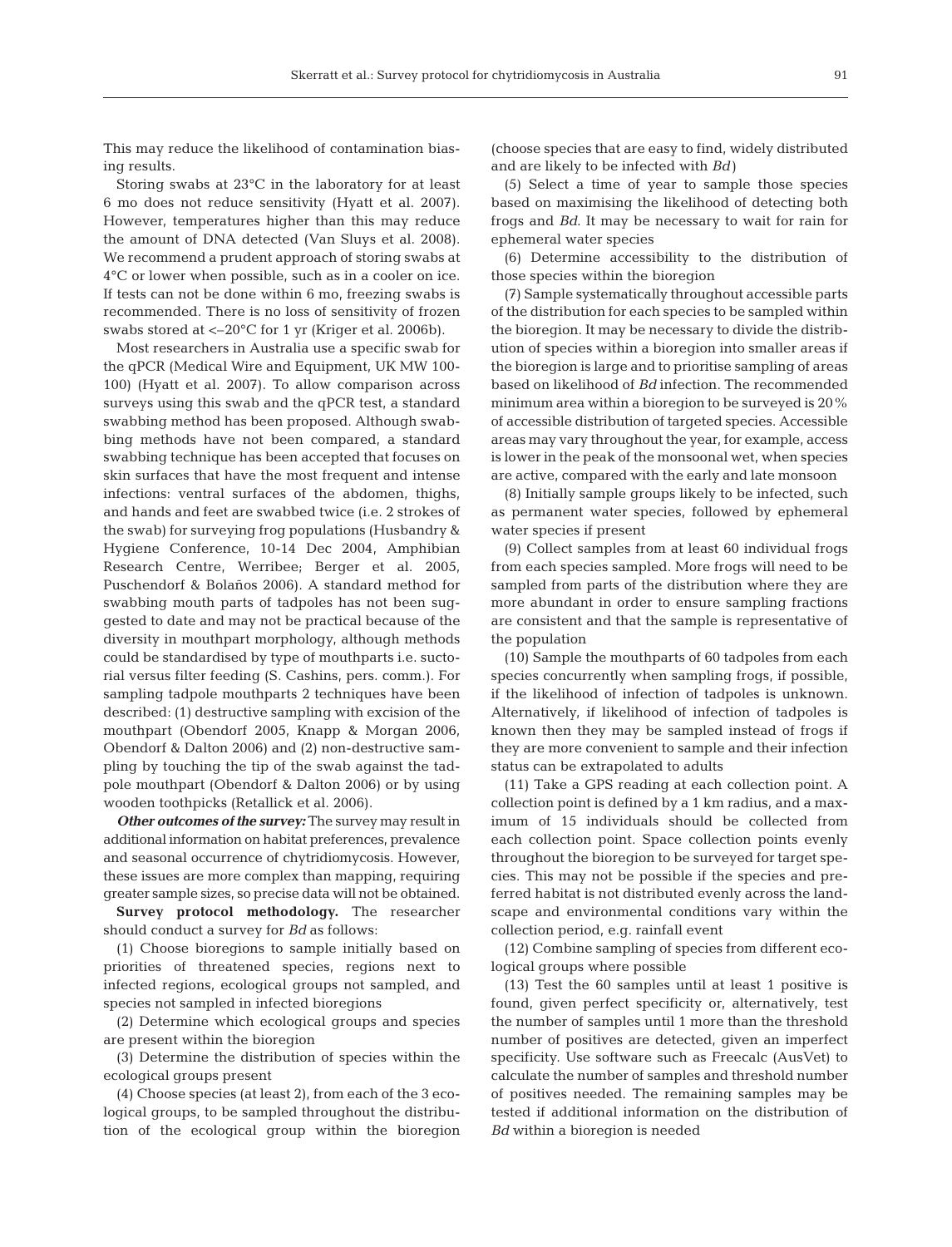### **DISCUSSION**

Using these protocols the approximate number of samples needed to survey for chytridiomycosis in Australian frog populations could be relatively small. Not all samples will need to be analysed, given that once enough positives are detected, the remaining samples from the positive population will not be tested. Groups in some bioregions will not need to be surveyed if sympatric populations of species at higher risk of infection with *Bd* are negative or the group does not occur. Results already exist for some bioregions, e.g. the Wet Tropics and Southeast Queensland bioregions (Speare et al. 2005). The cost of sample collection includes salary, vehicle, field equipment and consumable costs. This approximates AU\$20 per sample in bioregions close to population centres, such as the Wet Tropics, where frog numbers are higher and found over a smaller distance. Field collection costs will rise sharply in remote areas, such as the Gibson Desert, Fink or Cape York bioregions — although climatic modelling suggests that large parts of these regions are unlikely to support *Bd* and therefore are of low priority for surveying (Retallick 2003, R. Puschendorf et al. unpubl. data). Laboratory costs for testing samples, including reagent and labour costs, are a minimum of approximately AU\$25 per sample using the qPCR. This does not include overhead and equipment costs and the cost of expertise to manage and interpret the qPCR (Speare et al. 2005).

This protocol should be continually adjusted to account for new findings as knowledge about chytridiomycosis is rapidly increasing. As crucial information on the distribution of chytridiomycosis is lacking in some species and groups, we recommend more detailed targeted surveying in the first year of implementation of this protocol, then reassessing the protocol to increase its efficiency.

We recommend that the current Australian national database on distribution of *Bd* (Speare et al. 2005) be upgraded and that the mapping protocol be disseminated to interested parties, such as conservation land managers and frog groups. The Australian Wildlife Health Network could maintain this national database and provide updates on distribution on its web site. It could also regularly update a predictive model of the Berger L, Speare R, Skerratt L (2005) Distribution of *Batra-*➤ distribution of *Bd* to direct future surveys. It is important to fund all aspects of this work, including surveys, competent diagnostic facilities, database management, data analysis and interpretation, and information dissemination.

We have provided a template for other countries and international bodies, such as the World Organisation for Animal Health (OIE), to map the distribution of *Bd* and determine areas where the fungus could spread.

This will inform countries of the risk of introduction and exportation of *Bd* and its likely impact on their native frog fauna. Appropriate preventive measures, such as quarantine and testing of imported frogs and their products, such as fresh legs, can be undertaken to prevent introduction (AGDEH 2006). This single action may have the greatest impact on global frog conservation because the spread of *Bd* is driving frog extinctions (Skerratt et al. 2007). Our protocol will also enable conservation actions to be directed towards populations most likely to be affected by chytridiomycosis.

*Acknowledgements*. The preparation of this protocol was funded and initiated by the Australian Government Department of the Environment and Heritage (tender 63/2003). We thank K. Kriger, R. Müller, R. Alford, A. Phillott, A. Hyatt, J.-M. Hero, S. Cashins and K. Murray for helpful discussions and comments on the manuscript.

## LITERATURE CITED

- Anstis M (2002) Tadpoles of South Eastern Australia: a guide with keys. Reed New Holland, Sydney
- Australian Government Department of the Environment and Heritage (2006) Background document for the threat abatement plan: infection of amphibians with chytrid fungus resulting in chytridiomycosis. Department of Environment and Heritage, Canberra. Available at: www.deh. gov.au/biodiversity/threatened/publications/tap/chytrid/ pubs/chytrid-background.pdf
- Berger L (2001) Diseases in Australian frogs. PhD thesis, James Cook University, Townsville
- ► Berger L, Speare R, Daszak P, Green DE and others (1998) Chytridiomycosis causes amphibian mortality associated with population declines in the rain forests of Australia and Central America. Proc Natl Acad Sci USA 95: 9031–9036
	- Berger L, Speare R, Hyatt A (1999) Chytrid fungi and amphibian declines: overview, implications and future directions. In: Campbell A (ed) Declines and disappearances of Australian frogs. Environment Australia, Canberra, p 23–33
- ▶ Berger L, Hyatt AD, Olsen V, Hengstberger SG and others (2002) Production of polyclonal antibodies to *Batrachochytrium dendrobatidis* and their use in an immunoperoxidase test for chytridiomycosis in amphibians. Dis Aquat Org 48:213–220
- ▶ Berger L, Speare R, Hines H, Marantelli G and others (2004) Effect of season and temperature on mortality in amphibians due to chytridiomycosis. Aust Vet J 82:31–36
	- *chochytrium dendrobatidis* and pathology in the skin of green tree frogs *Litoria caerulea* with severe chytridiomycosis. Dis Aquat Org 68:65–70
	- Berger L, Longcore JE, Speare R, Hyatt A, Skerratt L (in press) Fungal diseases of amphibians. In: Heatwole H, Wilkinson J (eds) Amphibian biology: conservation and decline. Surrey Beatty and Sons, Chipping Norton
- ► Boyle DG, Boyle DB, Olsen V, Morgan JAT, Hyatt AD (2004) Rapid quantitative detection of chytridiomycosis (*Batrachochytrium dendrobatidis*) in amphibian samples using real-time Taqman PCR assay. Dis Aquat Org 60:141–148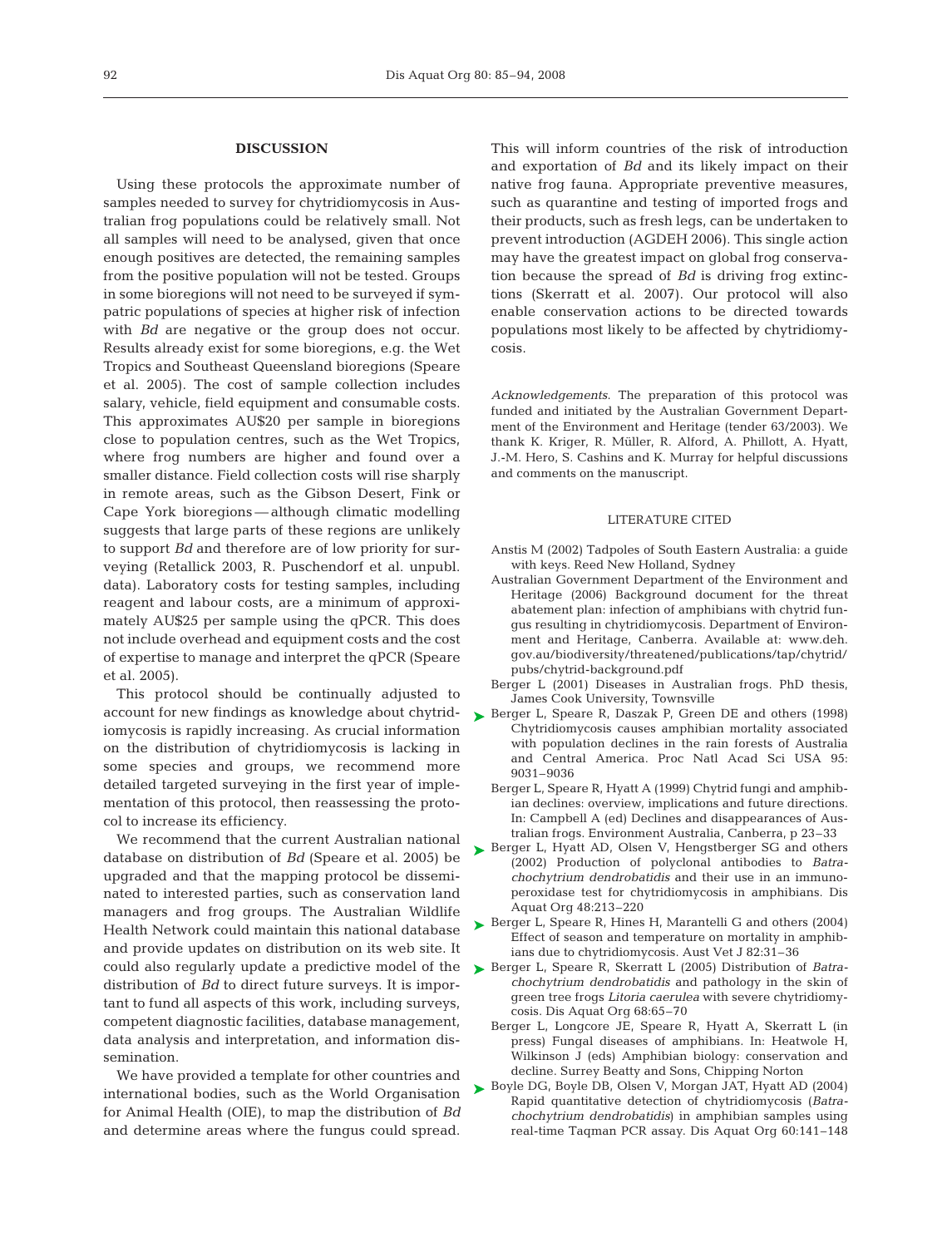- practical manual and software package for active surveillance in developing countries. Australian Centre for International Agricultural Research, Canberra
- ► Carey C, Bruzgul JE, Livo LJ, Walling ML and others (2006) Experimental exposures of boreal toads (*Bufo boreas*) to a pathogenic chytrid fungus (*Batrachochytrium dendrobatidis*). EcoHealth 3:5–21
	- CIA (2007) Australia. The world fact book. Available at: https://www.cia.gov/library/publications/the-worldfactbook/geos/as.html
	- Cogger HG (2000) Reptiles and amphibians of Australia. Reed New Holland, Sydney
	- Department of the Environment, Water, Heritage and the Arts 2008). IBRA Version 6.1. Available at: www.environment. gov.au/parks/nrs/science/bioregion-framework/ibra/index. html (accessed 17 June 2008)
- ► DiGiacomo RF, Koepsell TD (1986) Sampling for detection of infection or disease in animal populations. J Am Vet Med Assoc 189:22–23
	- Felger J, Enssle J, Mendez D, Speare R (2007) Chytridiomycosis in El Salvador. Salamandra 43:122–127
- ► Fellers GM, Green DE, Longcore JE (2001) Oral chytridiomycosis in the mountain yellow-legged frog (*Rana muscosa*). Copeia 945–953
- ► Garner TWJ, Walker S, Bosch J, Hyatt AD, Cunningham AA, Fisher MC (2005) Chytrid fungus in Europe. Emerg Infect Dis 11:1639–1641
- ► Hanley JA, Lippman-Hand A (1983) If nothing goes wrong, is everything all right? JAMA 249:1743–1745
- ► Hyatt A, Boyle D, Olsen V, Boyle D and others (2007) Diagnostic assays and sampling protocols for the detection of *Batrachochytrium dendrobatidis.* Dis Aquat Org 73: 175–192
- Johnson M, Speare R (2003) Survival of *Batrachochytrium* ➤ *dendrobatidis* in water: quarantine and control implications. Emerg Infect Dis 9:922–925
- ► Johnson M, Berger L, Philips L, Speare R (2003) Fungicidal effects of chemical disinfectants, UV light, desiccation and heat on the amphibian chytrid *Batrachochytrium dendrobatidis.* Dis Aquat Org 57:255–260
- Knapp RA, Morgan JAT (2006) Tadpole mouthpart depig-➤ mentation as an accurate indicator of chytridiomycosis, an emerging disease of amphibians. Copeia 188–197
	- Kriger KM, Hero JM (2006) *Cophixalus ornatus* (ornate nursery frog). Chytridiomycosis. Herpetol Rev 37:443
	- Kriger KM, Hero JM (2007a) The chytrid fungus *Batrachochytrium dendrobatidis* is non-randomly distributed across amphibian breeding habitats. Divers Distrib 13: 781–788
	- Kriger KM, Hero JM (2007b) Large scale seasonal variation in the prevalence and severity of chytridiomycosis. J Zool (Lond) 271:352–359
- ► Kriger KM, Hero JM, Ashton KJ (2006a) Cost efficiency in the detection of chytridiomycosis using PCR assay. Dis Aquat Org 71:149–154
- ► Kriger KM, Hines HB, Hyatt AD, Boyle DG, Hero JM (2006b) Techniques for detecting chytridiomycosis in wild frogs: comparing histology with real-time Taqman PCR. Dis Aquat Org 71:141–148
- ► Kriger KM, Pereoglou F, Hero JM (2007) Latitudinal variation in the prevalence and intensity of chytrid (*Batrachochytrium dendrobatidis*) infection in eastern Australia. Conserv Biol 21:1280–1290
- ► Laurance WF, McDonald KR, Speare R (1996) Epidemic disease and the catastrophic decline of Australian rain forest frogs. Conserv Biol 10:406–413
- Cameron AR (1999) Survey toolbox for livestock diseases  $\bullet$  Lips KR, Brem F, Brenes R, Reeve JD and others (2006) Emerging infectious disease and the loss of biodiversity in a neotropical amphibian community. Proc Natl Acad Sci USA 103:3165–3170
	- Longcore JE, Pessier AP, Nichols DK (1999) *Batrachochytrium* ➤ *dendrobatidis* gen. et sp. nov., a chytrid pathogenic to amphibians. Mycologia 91:219–227
		- McDonald KR (2002) Frog futures: Conservation issues and prospects for Queensland. In: Nattrass AEO (ed) Frogs in the Community: Proceedings of the Brisbane Symposium 13–14 February 1999. Queensland Frog Society, Brisbane
		- McDonald KR, Méndez D, Müller R, Freeman AB, Speare R (2005) Decline in the prevalence of chytridiomycosis in upland frog populations in North Queensland, Australia. Pac Conserv Biol 11:114–120
		- Obendorf D (2005) Developing field and diagnostic methods to survey for chytridiomycosis in Tasmanian frogs. Report prepared on behalf of the Central North Field Naturalists, for Department of Environment and Heritage, Canberra. Available at: www.deh.gov.au/biodiversity/invasive/ publications/tasmanian-frogs/index.html#download
		- Obendorf D, Dalton A (2006) A survey for the presence of the amphibian chytrid fungus (*Batrachochytrium dendrobatidis*) in Tasmania. Pap Proc R Soc Tasman 140:25–29
		- OIE Aquatic Animal Health Standards Commission (2006) March report of the meeting of the OIE Aquatic Animal Health Standards Commission. Office Internationale des Epizooties, Paris
		- Olson D, Ronnenberg K (2008) *Batrachochytrium dendrobatidis* mapping project. Available at: www.parcplace.org/ bdmap2008update.html (accessed 6 February 2008)
	- Ouellet M, Mikaelian I, Pauli BD, Rodrigue J, Green DM (2005) Historical evidence of widespread chytrid infection in North American amphibian populations. Conserv Biol 19:1431–1440 ➤
	- ▶ Padgett-Flohr GE, Goble ME (2007) Evaluation of tadpole mouthpart depigmentation as a diagnostic test for infection by *Batrachochytrium dendrobatidis* for four California anurans. J Wildl Dis 43:690–699
	- ▶ Piotrowski JS, Annis SL, Longcore JF (2004) Physiology of *Batrachochytrium dendrobatidis*, a chytrid pathogen of amphibians. Mycologia 96:9–15
	- Puschendorf R, Bolaños F (2006) Detection of *Batracho-*➤ *chytrium dendrobatidis* in *Eleutherodactylus fitzingeri*: effects of skin sample location and histologic stain. J Wildl Dis 42:301–306
	- Rachowicz LJ, Vredenburg VT (2004) Transmission of *Batra-*➤ *chochytrium dendrobatidis* within and between amphibian life stages. Dis Aquat Org 61:75–83
		- Retallick RWR (2003) Bioclimatic investigations into the potential distribution of *Batrachochytrium dendrobatidis* in Australia. Department of Zoology and Entomology, University of Queensland, Brisbane, and School of Public Health, Tropical Medicine and Rehabilitation Sciences, James Cook University, Townsville
	- ▶ Retallick RWR, McCallum H, Speare R (2004) Endemic infection of the amphibian chytrid fungus in a frog community post-decline. PLoS Biol 2:e351
	- ▶ Retallick RWR, Miera V, Richards KL, Field KJ, Collins JP (2006) A non-lethal technique for detecting the chytrid fungus *Batrachochytrium dendrobatidis* on tadpoles. Dis Aquat Org 72:77–85
	- ▶ Ron SR (2005) Predicting the distribution of the amphibian pathogen *Batrachochytrium dendrobatidis* in the New World. Biotropica 37:209–221
		- Rowley JJL, Hemingway VA, Alford RA, Waycott M, Skerratt LF, Campbell R, Webb R (2007) Experimental infection and re-